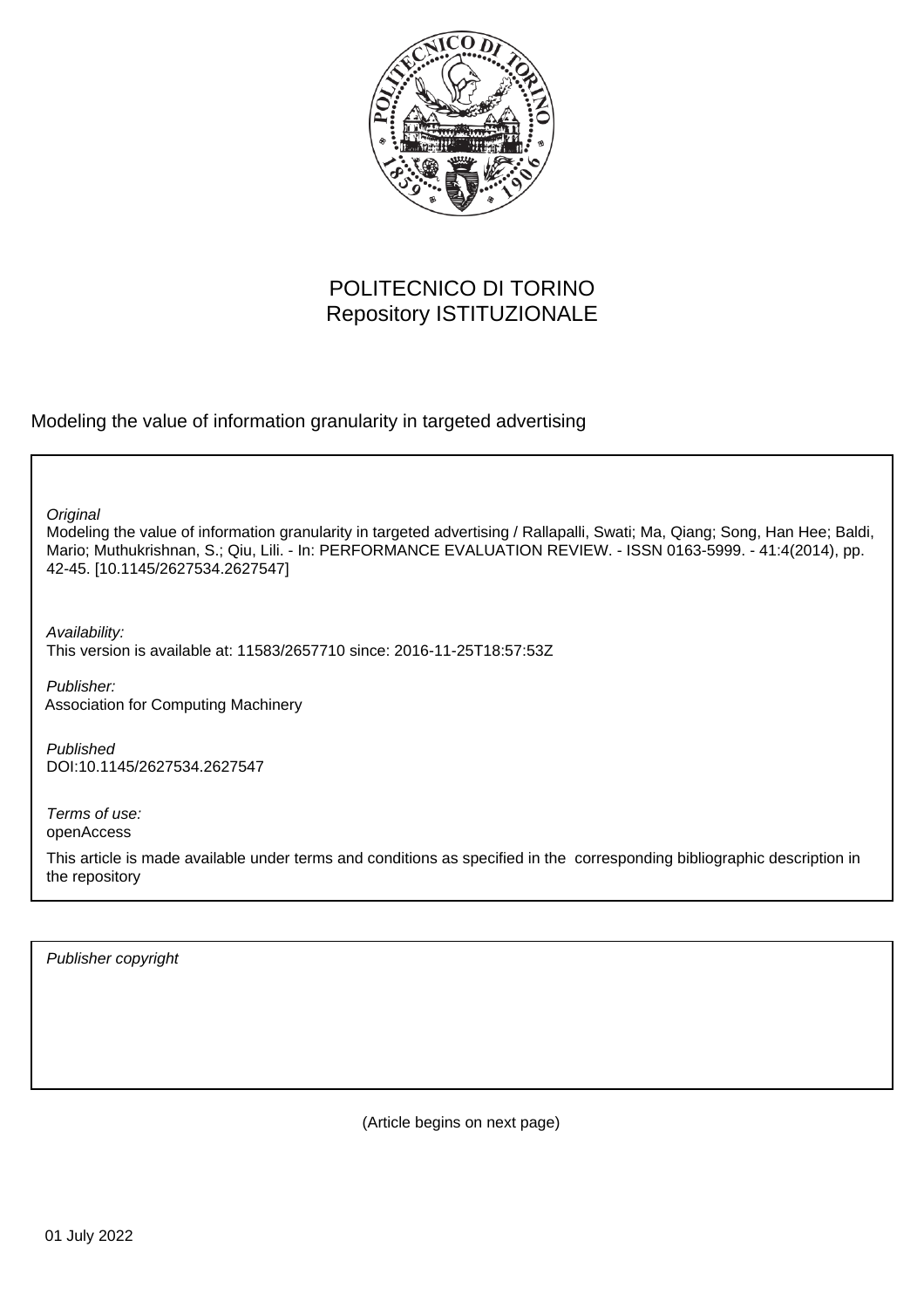# **Modeling the value of information granularity in targeted advertising**

Swati Rallapalli<sup>†</sup>, Qiang Ma‡, Han Hee Song§, Mario Baldi§, S. Muthukrishnan‡, Lili Qiu† The University of Texas at Austin<sup>†</sup> The University<sup>‡</sup> Narus Inc.<sup>§</sup>

# **ABSTRACT**

Behavioral Targeting (BT) in the past few years has seen a great upsurge in commercial as well as research interest. To make advertising campaigns more effective, advertisers look to target more relevant users. Ad-networks and other data collectors, such as, Cellular Service Providers (CSPs), hold a treasure trove of user information that is extremely valuable to advertisers. Moreover, these players may have complimentary sets of data. Combining and using data from different collectors can be very useful for advertising. However, in the trade of data among the various players, it is currently unclear how a price can be attached to a certain piece of information. This work contributes (*i*) a MOdel of the Value of INformation Granularity (*MoVInG*) that captures the impact of additional information on the revenue from targeted ads in case of uniform bidding and (*ii*) an expression that is applicable in more general scenarios. We apply MoVInG to a user data-set from a large CSP to evaluate the financial benefit of precise user data.

# **1. INTRODUCTION**

The budget invested in Behavioral Targeting (BT) in the year 2012 is estimated to be \$4.4 billion [6]. In the year 2009,  $24\%$ of online marketers used BT [7] a 50% increase from the previous year. Studies show that the conversion rates (*i.e.*, fraction of people who buy an item/service after seeing its ad) of targeted advertisements are twice that of the non-targeted ones [5].

In order to make targeting more effective for advertisers, adnetworks not only collect user data, *e.g.*, browsing behavior, demographics, etc., but also trade the user-data with each other (while adhering to their privacy terms and conditions) [8, 14]. However, it is unclear what price tag can be attached to a certain piece of information. For example, what is the impact of finer-granularity userdata on the conversion rate and consequently on the revenue that ad-networks might expect from targeted ads? Consider, for example, a car dealer in San Francisco, California, who wants to advertise a special offer available to people living in her city. A data-set with coarse-granularity, *e.g.*, with residence information at the state level, is of less use compared to a data-set that has city level information. In fact, ads placed using the state-level data-set will likely reach many people not interested in the offer. Consequently, the conversion rate for ads placed based on the finer-grained data-set will likely be higher and thus such a data-set is more valuable.

Currently, most of the user profiles are collected by partner networks of the web services that the users visit. By combining the history of the user footprints at each partner service, the players in

Copyright is held by author/owner(s).

the ad industry form a picture of the user's profile. This*service-side* profiling method lacks ways to combine information from multiple devices, multiple browsers, and web services that are not partners in profile collection. There are other players, *e.g.*, ISPs, CSPs, who can build rich and fine-grained user data-sets by profiling their users. This *network-side* profiling can be extremely valuable for targeting because as long as a user is on the same edge ISP (or CSP), her data can be collected regardless of her devices, OSes, services, etc. However, in order for these players to take full advantage of the benefit their data can offer, they must be able to properly price it. This work devises a MOdel of the Value of INformation Granularity (*MoVInG*) by deriving expressions to quantify the impact of such fine-grained data on the revenue from advertising.

**Challenges:** Estimating the benefit of fine-grained user data is challenging due to the following reasons: (1) lack of measures for data *quality* that take into account different granularities for various attributes; (2) several factors affecting *competition* among advertisers, *e.g.*, different advertisers are interested in placing ads on overlapping sets of users based on different attributes; (3) several *proprietary components*, *e.g.*, targeting algorithm. MoVInG does not relate the impact of user data on the revenue to information granularity explicitly, which can be extremely challenging given the variety of aggregation levels of different attributes. Instead, MoVInG derives the relationship between revenue from user data and the number of redundant users that might be included in a target set due to the lack of fine-grained information.

**Contributions:** (*i*) We derive MoVInG to capture the difference in revenue resulting from different data-sets, considering a payper-impression payment model where advertisers pay based on the number of ads (impressions) shown (Section 2.1). We assume a single-sided auction market for ad slots, where advertisers draw bids from a uniform distribution. (*ii*) We validate the obtained model by simulating the auction under both the assumption of uniform bid distribution and more general bidding behaviors. Since the information granularity value as computed by MoVInG refers to a specific bidding scenario, (*iii*) we present a way of deriving a more general expression, based on few input parameters and we show that it fits the simulation results very well (Section 2.2). Finally, (*iv*) we present concrete examples of the gain in revenue due to improved user-data precision using the traffic trace of a large North-American CSP (Section 3).

### **2. REVENUE MODEL**

Let  $D$  be a more precise data-set that has finer-grained information than a less precise  $D'$ . To quantify the impact of improved precision, we want to derive the difference in the revenue of the ad-network when ad targeting is based on  $D$  versus  $D'$ .

Figure 1 shows a schematic view of the players in the targeted ad-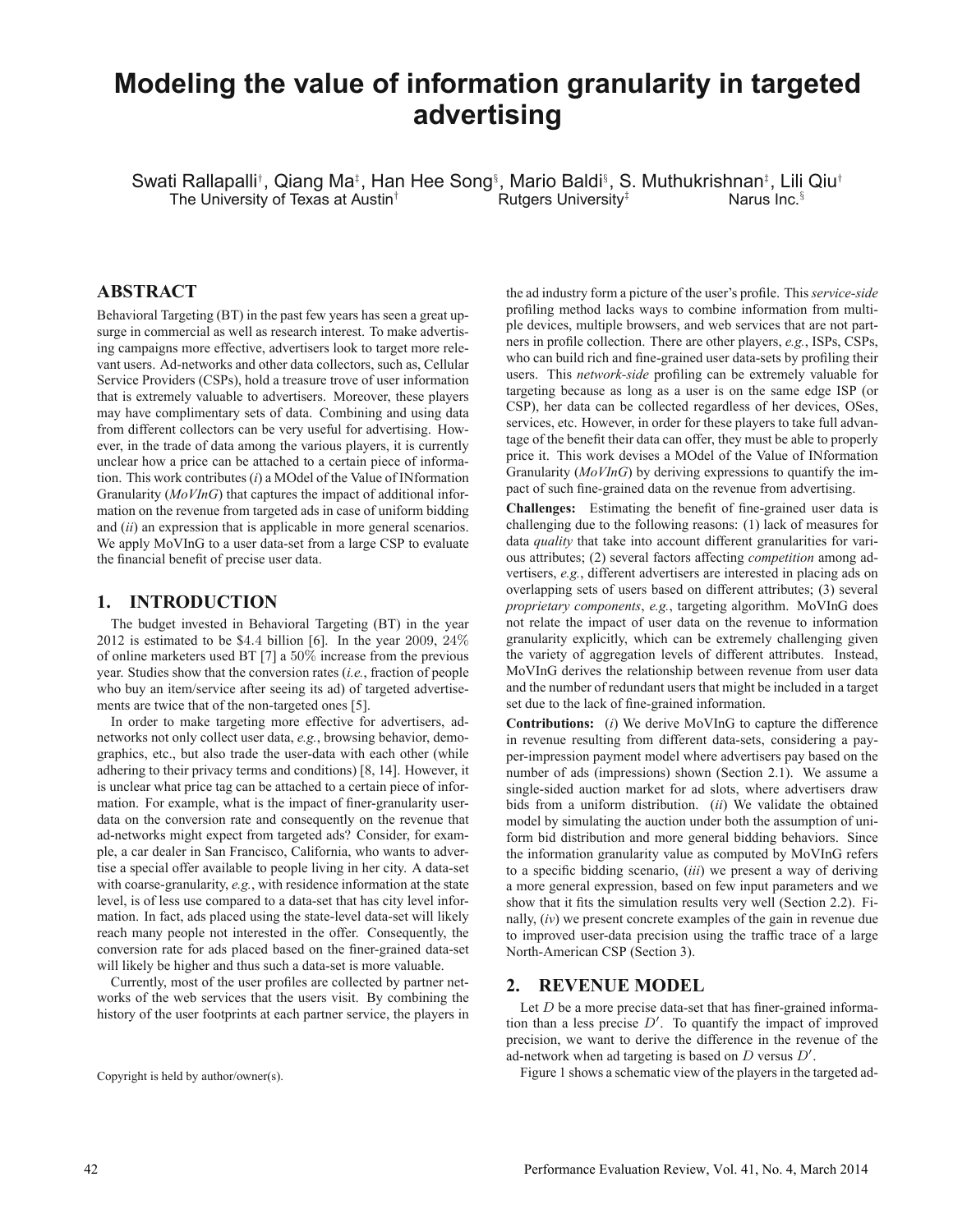

**Figure 1: Advertisement placement architecture.**

| <b>Notation</b>        | <b>Details</b>                                         |
|------------------------|--------------------------------------------------------|
| $\overline{D}$         | Precise data-set                                       |
| D'                     | Imprecise data-set                                     |
| $\overline{A}$         | Number of advertisers                                  |
| U                      | Total number of users in the system (in $D$ and $D'$ ) |
|                        | Advertisers' query on user attributes in the data-set  |
| $S_Q(S'_Q)$<br>$S(S')$ | User-set returned by query on D, $Q(D)$ $(D', Q(D'))$  |
|                        | Expected size of $S_Q$ ( $S_Q'$ ) over all queries     |
| c(c')                  | Cost per impression/click when using $D(D')$           |
| $a_i$                  | Attribute <i>i</i> of user information                 |
| $v_i$                  | Value for attribute $i$ selected by query $Q$          |
| L                      | Loss of revenue (between $c$ and $c'$ )                |
| n(n')                  | Number of advertisers competing per slot in $D(D')$    |
|                        | Maximum possible bid of an advertiser                  |

**Table 1: Notations.**

vertising architecture. *Publishers* own websites (*e.g.*, nytimes.com), generate the content for them, and reserve ad spaces termed as*slots*. *Advertisers* (*e.g.*, car dealer in San Francisco) are interested in getting the attention of the viewers of the web pages towards their items/services by displaying ads. *Ad-Networks* (*e.g.*, Google Ad-Sense) are intermediaries deciding which ad is shown on which publisher's page. We consider the following ad placement architecture: (1) advertisers specify the user population they are interested in by means of a query Q (*i.e.*, they are interested in users satisfying Q). Q specifies the values that selected user attributes must have in order for the advertiser to be interested in a user; (2) the ad-network returns a list of users  $S_Q$  or  $S'_Q$  who best match the query  $Q(D)$  or  $Q(D')$ , depending on whether the ad-network by itself or along with a partner data collector owns  $D$  or  $D'$  and  $(3)$ the advertisers, in turn, bid on the web page visits by any of the  $S_Q$ or  $S'_{\mathcal{Q}}$  users, and the winning advertiser's ad is placed on the publisher's pages. Note that our findings are general and are applicable in other ad-placement scenarios *e.g.*, where ad-network carries out the ad-placement directly on the pages visited by the users.

Next we define the terms used. *Valuation* is the amount advertisers consider an ad is worth and, consequently, it determines their bids. *Bid* is the maximum amount an advertiser is willing to pay to display an ad. *Revenue* is the gross income of an ad-network resulting from targeted advertising before any expense deductions and the cut to the publishers. Table 1 summarizes our notations.

# **2.1 Information Value Model**

We identify two factors that affect ad-networks' revenue: (*i*) valuation of the advertisers for the impression, which goes *lower* with imprecise data-set, as explained in Section 1; and (*ii*) amount of competition during the auction of each ad slot, which goes *higher* with imprecise data-set. For example, consider the user sets returned to one car dealer in San Francisco and another in Los Angeles, both interested in local customers. They are disjoint when based on data-set D (which has city level information for user location), hence advertisers do not compete for any slot. However, with  $\overrightarrow{D}'$  (which has only state level information), both advertisers are returned a set of all users in California and consequently they compete in advertising to common users. This *artificial competi-* *tion* actually improves ad-networks' revenue.

In the derivation, we adopt an incremental approach and at first consider an advertisement placement that is not based on auctions and next consider ad auction scenarios.

Fixed Price Advertisements: Let's consider a fixed cost c and  $c'$  that an advertiser pays for target users based on data-set  $D$  and  $D'$ , respectively. When using  $\overline{D}'$ , ads are displayed to users who are actually not in the target audience because  $S_Q \in S'_Q$ . Hence impression cost  $c' < c$ . We assume  $c' = c * \frac{S}{S'}$ , the intuition being that the advertiser will be willing to pay only for the fraction of ads shown to the real target audience, i.e., the fraction of the users in  $S'_{\mathcal{O}}$  that also belong to  $S_{\mathcal{Q}}$ . Hence loss of revenue per impression:

$$
L = c - c' = c(1 - \frac{S}{S'})
$$
 (1)

**Auction-based Advertisements:** We derive MoVInG in the auction scenario described below to capture artificial competition.

- Second price auction (or Vickrey auction) [15], where each impression is auctioned off separately. From the revenue equivalence theorem, the expected revenue at equilibrium is equal to the expected revenue from a first price auction. In a second price auction, the winner is the bidder who bids the highest amount, but only pays the second highest bidder's bid amount. This incentivizes bidders to bid their true valuations [13].
- Bids drawn form uniform distribution  $\mathcal{U}(0, r)$  (relaxed later). This assumption has been used in [12, 3].
- When targeting is based on a less precise data-set  $D'$ , the conversion rate decreases proportionally to  $\frac{S}{S'}$ . Although in general advertisers may resort to very complex strategies to estimate the value of their ads (and to formulate their bids), it is fair to assume that a decrease in conversion rate will be translated in a corresponding decrease in bids:  $b' = b * \frac{S}{S'}$ . This does not affect the value and generality of MoVInG as it can be easily modified to accommodate the actual function that the advertisers use to set their bids.

In this auction scenario, the ad-networks' revenue is the expected *second maximum* from the bid distribution. Since the actual bids are drawn from a uniform distribution in the range  $[0, r]$  (*i.e.*,  $\mathcal{U}(0, r)$ ), the expected second maximum is a simple derivation known from [11]. For D this results in a cost per impression  $c = \frac{n-1}{n+1} * r$ , where n is the average number of advertisers competing for an impression,  $r$ is the maximum possible bid of an advertiser. Let the total number of advertisers in the system be A and total number of users in the system be U, the average competition per impression is  $n = \frac{A*S}{U}$ . Substituting in above equation,  $c = \frac{A*S-U}{A*S+U} * r$ . Similarly, with  $D'$ :  $c' = \frac{A * S' - U}{A * S' + U} * r'$ , where  $r' = r * \frac{S}{S'}$  is the new upper limit for the range of bids. Thus  $c' = \frac{A*S'-U}{A*S'+U} * r * \frac{S}{S'}$ . Hence the loss in revenue for an ad-network as given by MoVInG is:

$$
L = c - c' = r * (\frac{A * S - U}{A * S + U} - \frac{A * S' - U}{A * S' + U} * \frac{S}{S'})
$$
 (2)

**Results:** Here we compare MoVInG with fixed price ad placement (No Auction curve) and with simulations. Figure 3 and the following ones plot the *fraction* of revenue lost by ad-networks, *i.e.*, the loss expression in Eq. 1 (No Auction) or Eq. 2 (MoV-InG) or loss obtained in simulations, divided by the original revenue with data-set D (obtained in that particular case). We set  $A = 100, U = 1000, S = 100$ , and vary S'. The simulation curves capture the contention among the A advertisers by emulating their bidding behavior as described in Figure 2.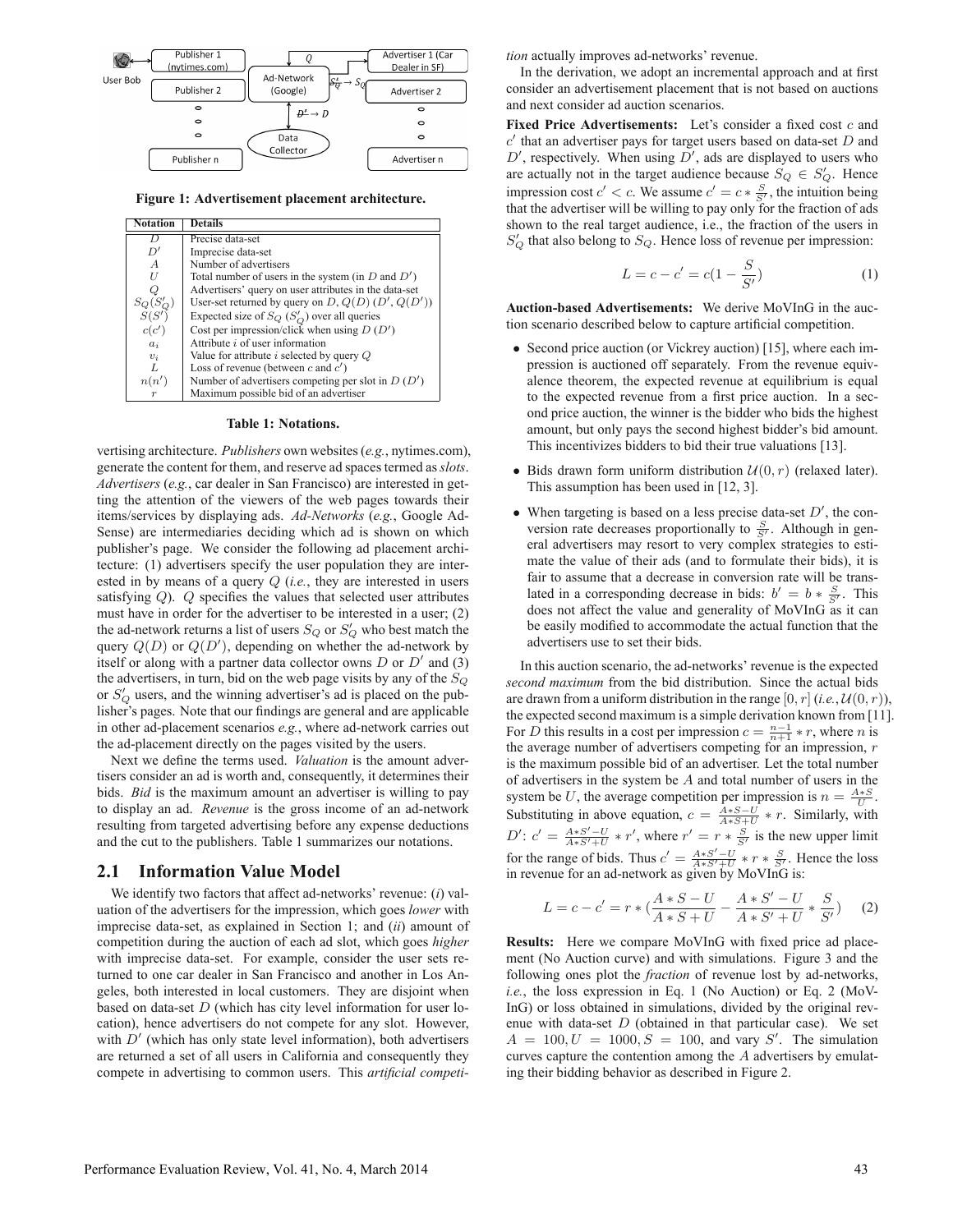

**Figure 2: Pseudo code for simulation.**



#### **Figure 3: Uniform Distribu-Figure 4: Varying Distribution. tions.**

In Figure 3 the Simulation Uniform curve overlaps with the MoV-InG curve, which demonstrates the correctness of the model. The estimated loss for ad-networks is 3%−12% higher when increased contention is not captured. This is expected because increased contention increases the revenue for the auctioneer, thus reducing the loss. Parameter values in real world scenario may be higher than the ones used in our numerical evaluation; however, this does not cause any loss of generality because the results only depend on the relative values of the parameters. We also study the effect of varying  $A$ ,  $S$  and  $U$ , but omit the results in the interest of space.

Figure 4 shows the loss in revenue (using simulations) when bids are picked from distributions other than uniform. The shape of the loss functions are similar, but just shifted depending on the bid distribution. Three Beta distributions  $\mathcal{B}(\alpha, \beta)$  are considered with r = 1: (i)  $\mathcal{B}(1,3)$ , (ii)  $\mathcal{B}(2,2)$ , and (iii)  $\mathcal{B}(5,1)$ . The loss is higher (48.6% with  $\mathcal{B}(5, 1)$  vs 37% with  $\mathcal{B}(1, 3)$  at  $S' = 200$ ) when distribution is skewed towards upper limit (*i.e.*,  $\alpha > \beta$ ) as the initial revenue from such a bid distribution is very high. No Auction still has highest loss estimate: 50% at  $S' = 200$ . A case where advertisers draw bids from different ranges is also considered. The lower limit and upper limit of the range are picked, for each advertiser, uniformly between 0 and 1 and a uniform distribution within this range is used to draw bids. The result is similar to the one obtained with all advertisers picking bids according to a uniform distribution with the same range (45% with same range and 46% with different ranges at  $S' = 200$ ).

**Resemblance to Monotone Hazard Rate curves:** The Equations 1 and 2 are forms of  $1 - \frac{1}{x}$ , thus have a decreasing slope and look like MHR curves which arise in a number of applications [4].

# **2.2 Generalized Expression**

Here we derive an expression, for general bidding distributions.

**Methodology:** We derive the expression by fitting a large number of simulations run for different scenarios. From Eq. 2 under uniform bidding, and furthermore from the MHR shape of the simulation curves, we find that the loss  $L$  is a polynomial function in the following variables:  $S, S', A$  and  $U.$  Our goal is to have a



**Figure 5: Accuracy of general expression.**

model which is: (i) general and applicable to a variety of scenarios, (ii) has low error, and (iii) is simple and does not over-fit the data.

We run simulations for varying  $A$ ,  $S$ ,  $S'$  and  $U$  giving us 189 data points. We further use different bid distributions: (i) Uniform  $U(0, 1)$ , (ii) Beta  $\mathcal{B}(1, 3)$ ,  $\mathcal{B}(2, 2)$ , and  $\mathcal{B}(5, 1)$  and (iii) Uniform, bidders have different ranges, upper and lower limits picked uniformly between 0 and 1. This gives total of 945 data points to fit the model. We then write a general polynomial as

$$
L = x_1 U^{x_2} + x_3 A^{x_4} + x_5 S^{x_6} + x_7 S'^{x_8} + x_9 U^{x_{10}} A^{x_{11}} + \dots + x_{27} U^{x_{28}} A^{x_{29}} S^{x_{30}} + \dots + x_{43} U^{x_{44}} A^{x_{45}} S^{x_{46}} S'^{x_{47}} + x_{48}
$$

where  $x_i$ 's are the unknowns and i is the index of each unknown. The unknowns include coefficients and exponents.

We solve a non-linear optimization problem to minimize the sum of squares of residuals. Once we obtain the coefficients and the exponents, we add additional terms to see if that helps accuracy (*e.g.*, multiple exponents per term). We find that this does not improve the accuracy. Thus, for simplicity, we use above equation.

The expression thus obtained is still quite complex and may overfit for the simulation results. To further simplify it, we construct a linear system of equations and solve for x in  $M * x = b$ . Here M is a matrix of terms where rows correspond to different observations and columns correspond to different terms with exponents given by the above step,  $b$  is a vector of the real observed losses in simulations and x is a vector of unknowns specifying the *new coefficients* of the terms. We try to obtain a sparse solution for x through  $\ell^1$ norm minimization [1]. As shown in [9], the minimal  $\ell^1$  norm solution often coincides with the most sparse solution for many large linear systems. This avoids over-fitting the data and identifies most important factors. Thus we obtain final general model as:

$$
L = 0.40 * U^{0.17} + 1.69 * A^{0.11} + 0.02 * S^{0.11} +
$$
  
\n
$$
0.17 * A^{0.11} * S^{0.11} -
$$
  
\n
$$
0.17 * \frac{U^{0.20} * A^{0.13}}{S'^{0.01}} - 0.07 * \frac{U^{0.20} * S^{0.14}}{S'^{0.01}} -
$$
  
\n
$$
1.60 * \frac{A^{0.10} * S^{0.10}}{S'^{0.07}} +
$$
  
\n
$$
0.02 * U^{0.25} * A^{0.16} * S^{0.16} * S'^{0.04}
$$

Note that one of the significant terms (in bold face) contains  $\frac{S}{S'}$ which is not surprising as the Eq. 2 contains the same term.

**Accuracy of the general expression:** In Figure 5 we plot the curve from the general expression along with the other simulation curves considered for the fitting. This is with our default parameters. Even though we look for a sparse solution, the accuracy of the model is very good (*i.e.*, within the range of B distributions).

We further quantify the error of the model, by evaluating scenarios other than the ones considered for fitting. We once again vary